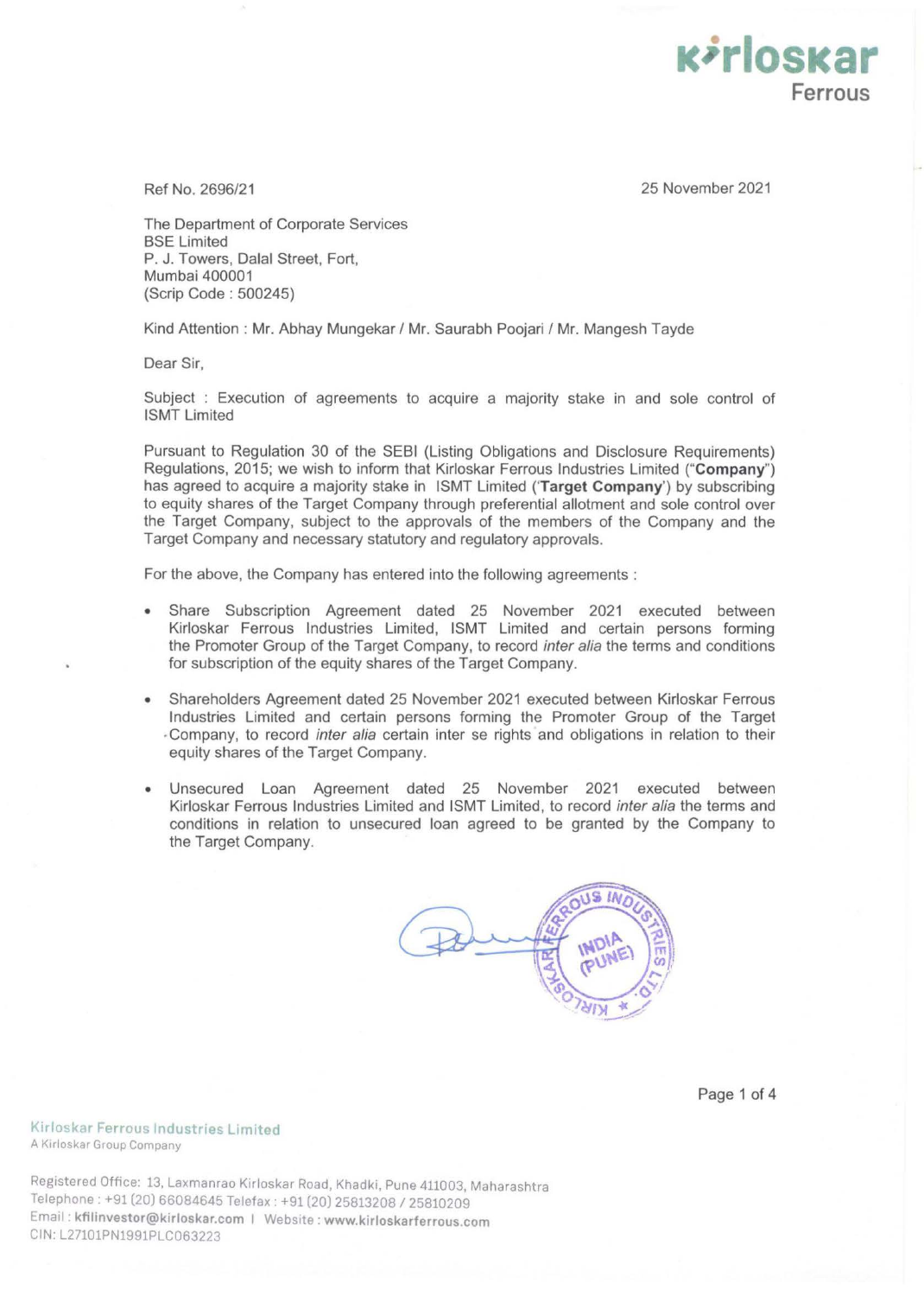

The details required under Regulation 30 of the SEBI (Listing Obligations and Disclosure Requirements) Regulations, 2015 read with the SEBI Circular No. CIR/CFD/CMD/4/2015 dated 9 September 2015 is enclosed as Annexure I.

You are requested to take the same on record.

Thanking you,

Yours faithfully, For Kirloskar Ferrous Industries Limited

R. V. Gumaste Managing Director **(DIN:** 00082829)

Enclosed : as above



**Kirloskar Ferrous Industries Limited**  A Kirloskar Group Company

Registered Office: 13, Laxmanrao Kirloskar Road, Khadk1, Pune 411003, Maharashtra Telephone: +91 (20) 66084645 Telefax: +91 (20) 25813208 / 25810209 Email: **kfilinvestor@kirloskar.com** I Website: **www.kirloskarferrous.com**  CIN:L27101PN1991PLC063223

Page 2 of **4**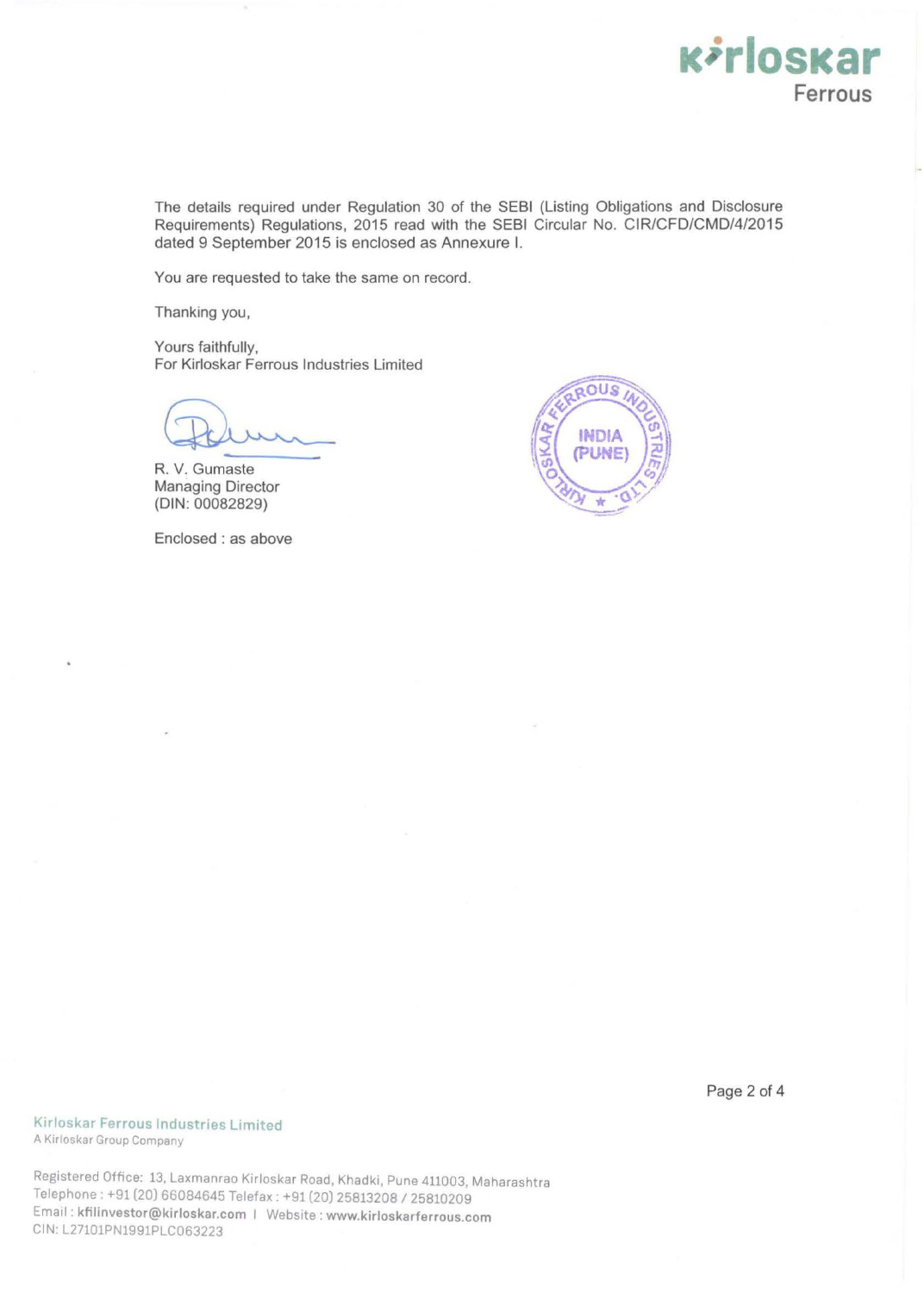Disclosure under sub-para (1) of Para A of Part A of Schedule Ill of the Regulation 30 of SEBI LODR Regulations

|    |                                                                        | Name of the Target Company:                                                         |
|----|------------------------------------------------------------------------|-------------------------------------------------------------------------------------|
| 1. | Name of the Target Company and<br>brief details such as size, turnover | <b>ISMT Limited</b>                                                                 |
|    |                                                                        | Details of the Target Company:                                                      |
|    |                                                                        | ISMT Limited is engaged in the business of                                          |
|    |                                                                        | manufacturing steel, billets, alloy and                                             |
|    |                                                                        | carbon casts. It has a total of 10 direct and                                       |
|    |                                                                        | indirect subsidiaries both in India and                                             |
|    |                                                                        |                                                                                     |
|    |                                                                        | abroad. The Target Company is listed on                                             |
|    |                                                                        | (532479) and<br>the<br><b>NSE</b><br><b>BSE</b><br>the                              |
|    |                                                                        | (ISMTLTD).                                                                          |
|    |                                                                        | The<br>Authorised<br>Share<br>Capital<br>of                                         |
|    |                                                                        | Target<br>Company<br>is<br>the                                                      |
|    |                                                                        | INR 158,50,00,000 and the paid-up share                                             |
|    |                                                                        | capital of the Target Company is                                                    |
|    |                                                                        | INR 73,25,06,915.                                                                   |
|    |                                                                        | The turnover of the Target Company for                                              |
|    |                                                                        | 2020-2021<br>financial year<br>was<br>the                                           |
|    |                                                                        | Rs. 1,234.67 Crores.                                                                |
| 2. | Whether the acquisition will fall                                      | The subscription of the shares of the Target                                        |
|    | within related party transaction(s)                                    | Company by the Company is not a related                                             |
|    | whether the<br>promoter /<br>and                                       | party transaction as per the Companies Act,                                         |
|    | promoter group companies have                                          | 2013.                                                                               |
|    | any interest in the entity being                                       | The<br>promoter /<br>promoter<br>group<br><b>of</b><br>material                     |
|    | acquired?                                                              | have<br>the<br>Company<br>no                                                        |
|    | If Yes, nature of interest and details                                 | Target<br>shareholding<br>interest<br>the<br>in                                     |
|    | thereof and whether the same is                                        | Company.                                                                            |
|    | done at "arms length"                                                  |                                                                                     |
| 3. | the<br>entity<br>Industry to<br>which                                  | <b>Steel Industry</b>                                                               |
|    | acquired belongs                                                       |                                                                                     |
| 4. | Objects and Effects of acquisition                                     | The proposed transaction would enable the                                           |
|    | reasons<br>for<br>(disclosure<br>of                                    | Company to enter the business segment of                                            |
|    | acquisition of target entity if its                                    | steel manufacturing and seamless tubes.                                             |
|    | business is outside the main line of                                   |                                                                                     |
|    | business)                                                              |                                                                                     |
| 5. | Brief details of any governmental or                                   | The transaction will be subject to the<br>approval of the Competition Commission of |
|    | regulatory approvals required for                                      | Securities                                                                          |
|    | the acquisition                                                        | the<br>(CCI) and<br>and<br>India                                                    |
|    |                                                                        | Exchange Board of India (SEBI).                                                     |

 $\overline{a}$ Us INDIA DUNE

Page 3 of 4

**Kirloskar** 

**Ferrous** 

**Kirloskar Ferrous Industries Limited**  A Kirloskar Group Company

Registered Office: 13, Laxmanrao Kirloskar Road, Khadki, Pune 411003, Maharashtra Telephone: +91 (20) 66084645 Telefax: +91 (20) 25813208 / 25810209 Email: **kfilinvestor@kirloskar.com** I Website: **www.kirloskarferrous.com**  CIN·L27101PN1991PLC063223